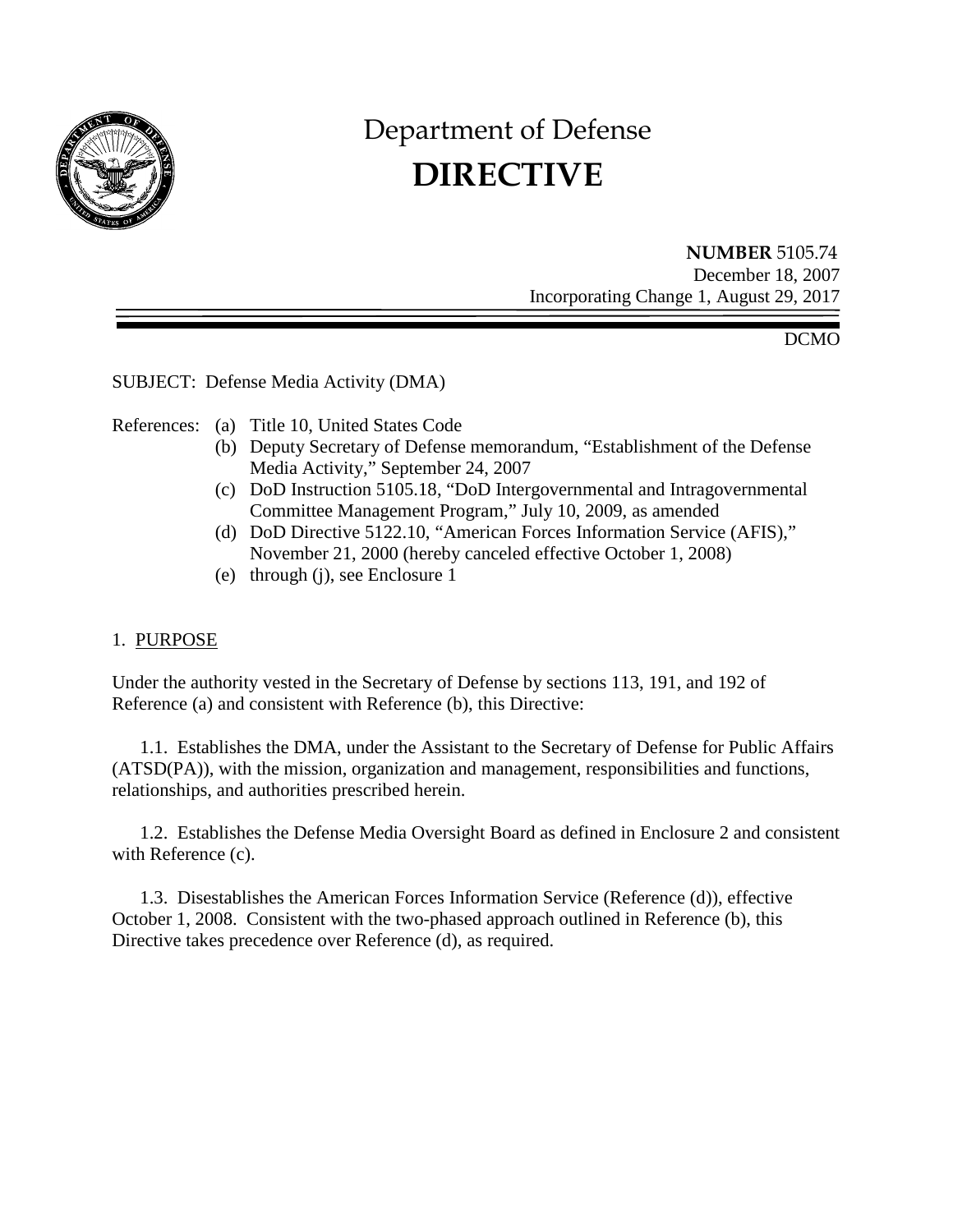## 2. APPLICABILITY

This Directive applies to the Office of the Secretary of Defense (OSD), the Military Departments, the Office of the Chairman of the Joint Chiefs of Staff, the Combatant Commands, the Office of the Inspector General of the Department of Defense, the Defense Agencies, the DoD Field Activities, and all other organizational entities in the Department of Defense (hereafter referred to collectively as the "DoD Components").

# 3. MISSION

The DMA shall:

 3.1. Provide a wide variety of information products to the entire DoD family (Active, Guard, and Reserve Military Service members, dependents, retirees, DoD civilians, and contract employees) and external audiences through all available media, including: motion and still imagery; print; radio; television; Web and related emerging Internet, mobile, and other communication technologies.

 3.2. Communicate messages and themes from senior DoD leaders (Secretary of Defense, Secretaries of the Military Departments, Chairman of the Joint Chiefs of Staff, Military Service Chiefs of Staff, Combatant Commanders), as well as other leaders in the chain-of-command, in order to support and improve quality of life and morale, promote situational awareness, provide timely and immediate force protection information, and sustain readiness.

 3.3. Provide U.S. radio and television news, information, and entertainment programming to Active, Guard, and Reserve Military Service members, DoD civilians and contract employees, and their families overseas, on board Navy and Coast Guard ships, and other authorized users.

 3.4. Provide, throughout the Department of Defense and to the American public, high quality visual information products, including Combat Camera imagery depicting U.S. military activities and operations.

 3.5. Provide joint education and training for military and civilian personnel in the public affairs, broadcasting, and visual information career fields to meet DoD-wide entry level skills and long-term career development requirements.

# 4. ORGANIZATION AND MANAGEMENT

The DMA is established as a DoD Field Activity under the authority, direction, and control of the ATSD(PA), consistent with responsibilities assigned to the ATSD(PA) under DoD Directive 5122.05 (Reference (e)). DMA shall consist of:

 4.1. A Director, who shall serve as a career member of the Senior Executive Service, or a Flag or General Officer military equivalent.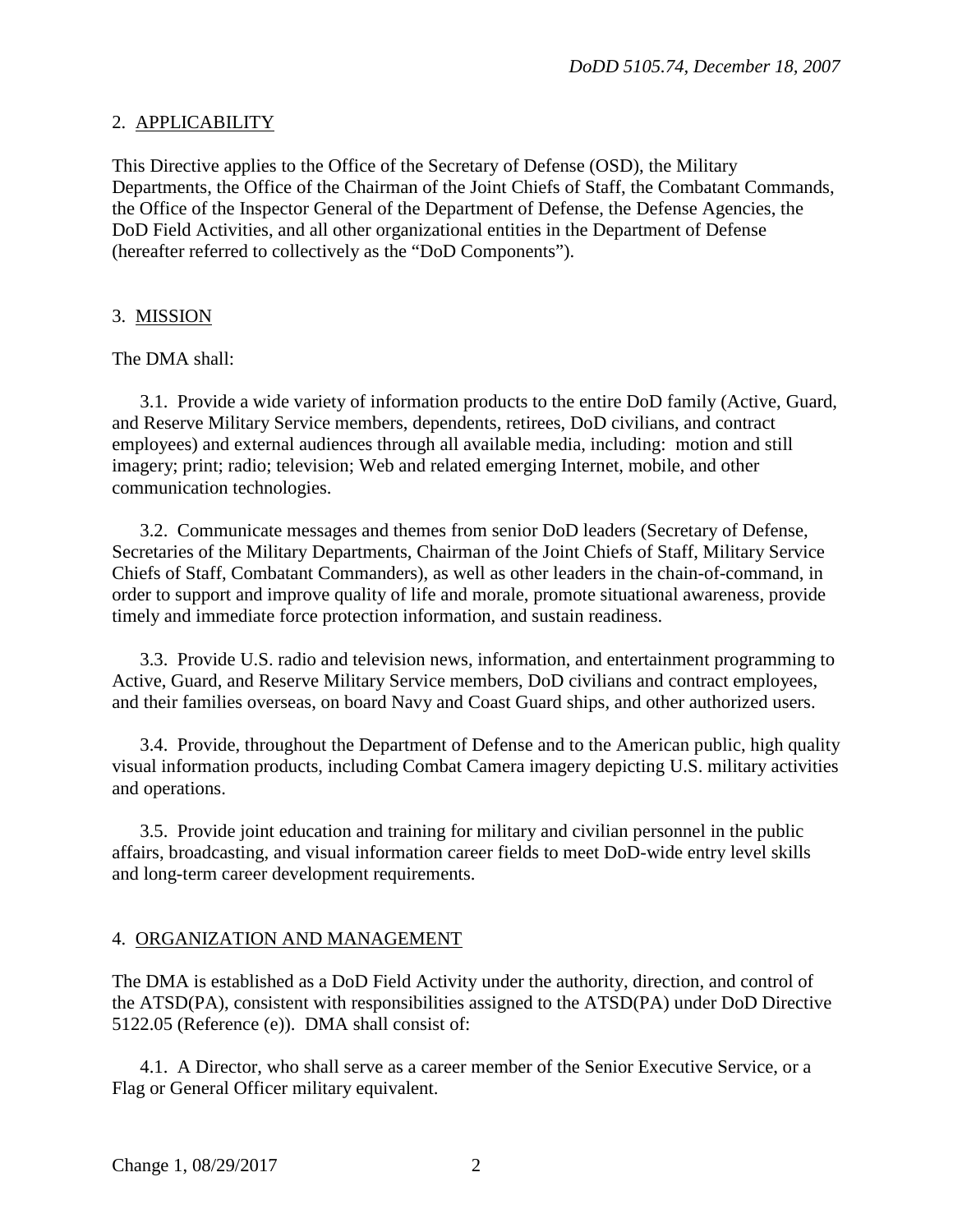4.2. Subordinate organizational elements, to include a Senior Editorial Board and a Joint Assignment Desk, established by the Director, within resources assigned by the Secretary of Defense.

#### 5. RESPONSIBILITIES AND FUNCTIONS

The Director, DMA, shall:

5.1. Organize, direct, and manage the DMA and all assigned resources.

 5.2. Develop, acquire, produce, manage, distribute, and archive motion and still imagery, print, radio, television, Web, multi-media, and new technology products (including Serviceunique formats).

 5.3. Convey DoD-wide and Service-unique messages, consistent with the strategic communications objectives of the Department of Defense and the Military Services.

 5.4. Coordinate and integrate the utilization of motion and still imagery, print, radio, television, Web and new technology products in a manner that most effectively relates and distributes DoD and Military Service themes and messages to their target audiences through conventional and new technology multi-platform distribution vehicles, and that most efficiently utilizes available personnel, equipment, and other resources.

 5.5. Provide public affairs, broadcast, print, journalism, and visual information common core training through the Defense Information School consistent with DoD Instruction 5160.48 (Reference (f)). Provide resources through the Planning, Programming, Budgeting, and Execution process, to support joint-Service training program requirements.

 5.6. Administer the Stars and Stripes Newspaper, respecting editorial independence consistent with the First Amendment of the U.S. Constitution as enunciated in DoD Directive 5122.11 (Reference (g)).

 5.7. Administer the American Forces Radio and Television Service consistent with DoD Instruction 5120.20 (Reference (h)).

5.8. Develop and oversee the implementation of DoD-wide policies and procedures for:

5.8.1. The DoD Internal Information Program.

5.8.2. The Hometown News Program.

5.8.3. DoD visual information and joint visual information services.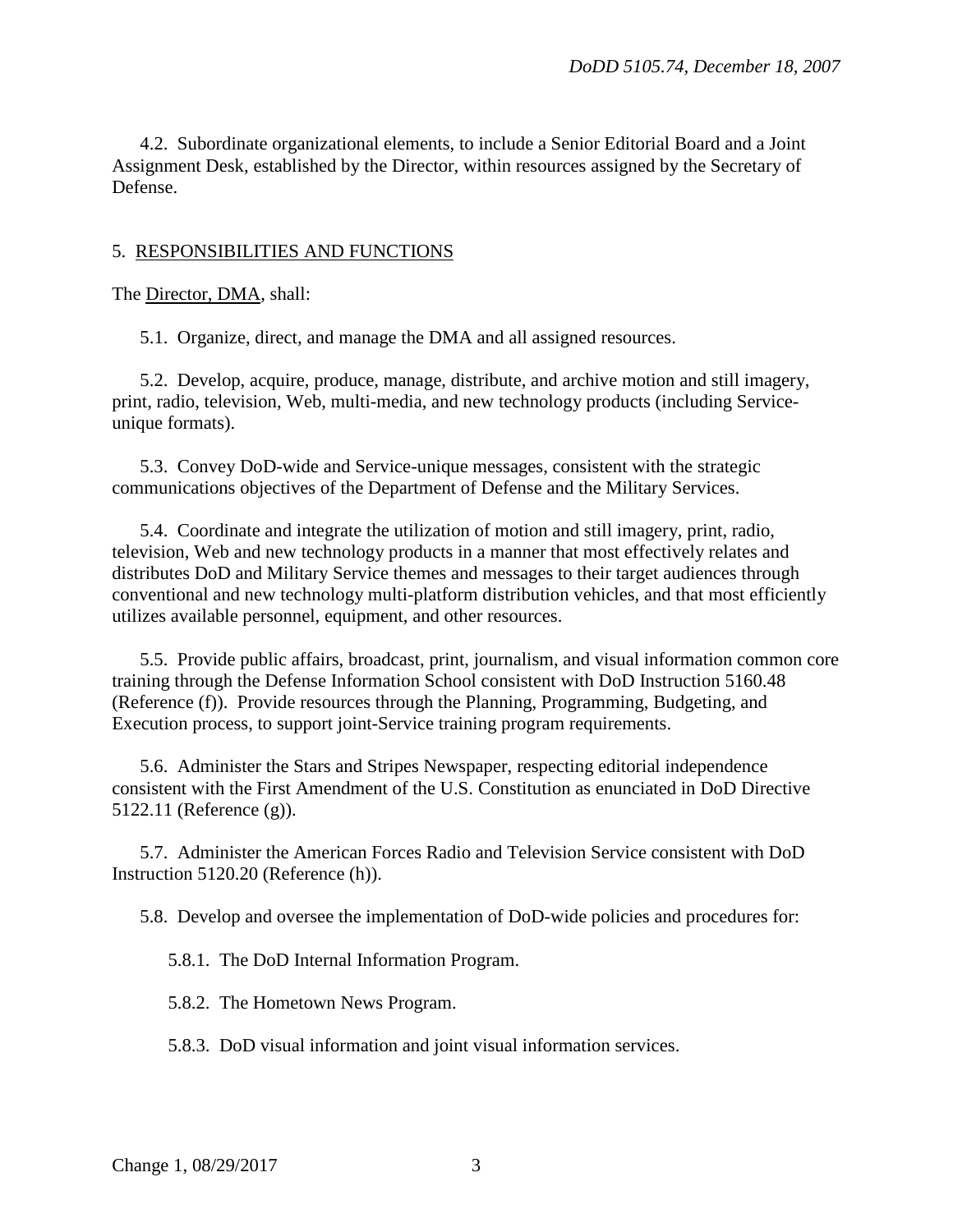5.8.4. The publication of DoD newspapers and magazines, and civilian enterprise publications.

5.8.5. Public Affairs, broadcast, print, journalism, and visual information training.

 5.9. Provide central DoD receipt, access, distribution, asset and life-cycle management, storage and preservation of operational and other DoD still and motion imagery, visual and audiovisual information, and related end products, such as audiovisual productions.

 5.10. Manage and operate the consolidated DoD Public Web Program to provide public access to unclassified DoD information on the Internet, maintain operational security, ensure common architecture, and achieve economies of scale.

 5.11. Support the command information requirements of the Secretaries of the Military Departments, the Combatant Commanders and combat forces throughout the full spectrum of military operations and contingencies, to include the deployment of DMA personnel, as required, consistent with mission priorities and available resources.

 5.12. Engineer, design, acquire, procure, install, and provide life-cycle logistics and commodity management support for broadcasting, visual information, audiovisual and related Web systems and equipment for the DoD Components.

 5.13. Design and manage DMA programs and activities to improve standards of performance, economy, and efficiency, and demonstrate DMA's attention to the requirements of its organizational customers, both internal and external to the Department of Defense.

 5.14. Perform such other duties as may be assigned by the Secretary of Defense or the ATSD(PA) .

# 6. RELATIONSHIPS

6.1. In the performance of assigned responsibilities and functions, the Director, DMA, shall:

6.1.1. Report directly to the ATSD(PA).

 6.1.2. Use existing systems, facilities, and services of the Department of Defense and other Federal Agencies, when possible, to avoid duplication and to achieve maximum efficiency and economy.

 6.1.3. Coordinate and exchange information with the OSD Principal Staff Assistants (PSAs) and Heads of the other DoD Components having collateral or related responsibilities and functions.

 6.1.4. Maintain liaison with the Chiefs of Public Affairs of the Military Services and other appropriate DoD officials, through formal and informal forums, in order to coordinate and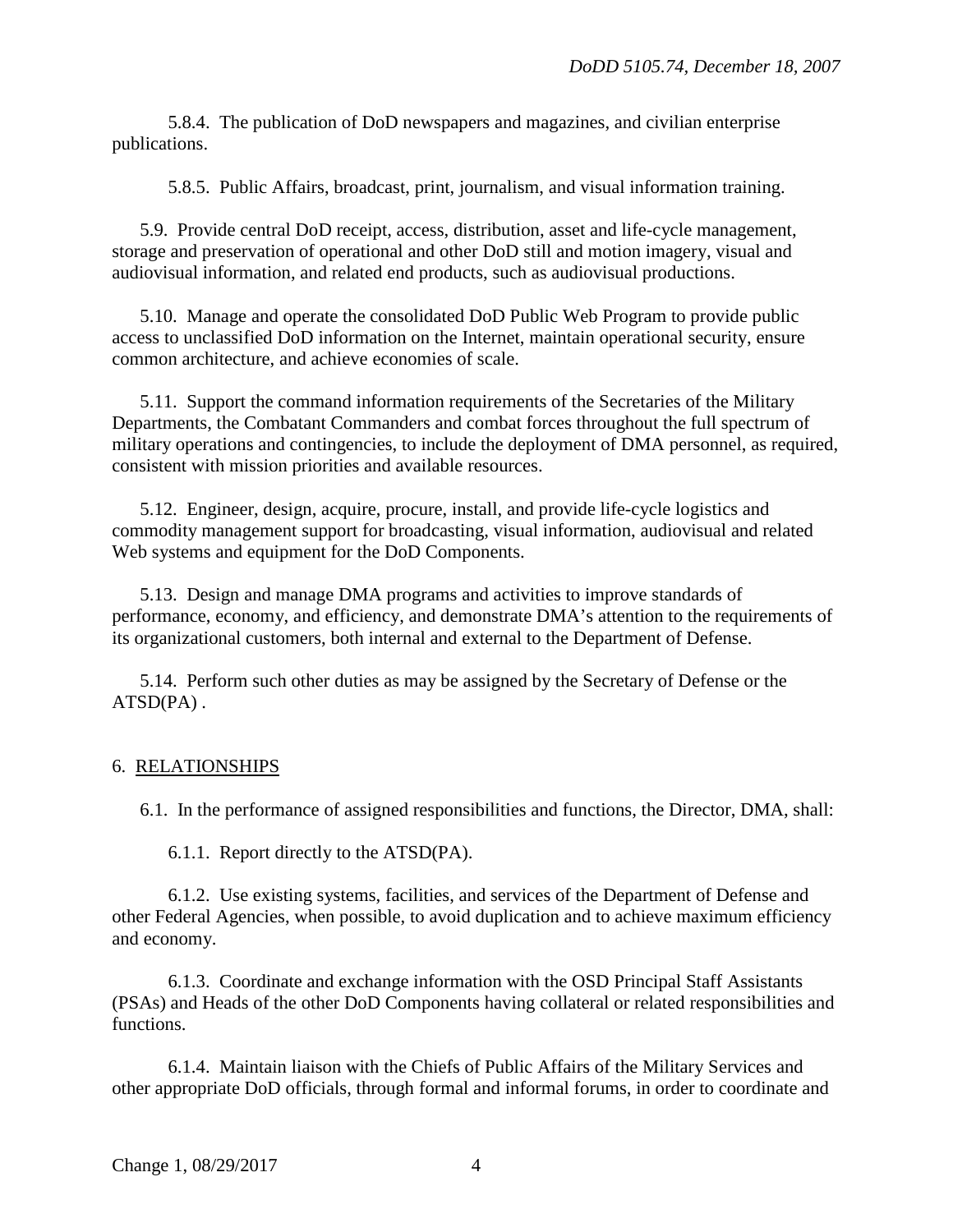evaluate DoD Component and DMA policies, programs, strategic themes, messages, products, and key audiences.

 6.2. The ATSD(PA)shall provide policy, operational direction, and oversight to the Director, DMA.

 6.3. The Secretaries of the Military Departments shall ensure a free flow of DMA products and services to their Active, Guard, and Reserve Military Service members, dependents, retirees, DoD civilians, and contract employees through all available Military Service-controlled distribution channels.

 6.4. The Chairman of the Joint Chiefs of Staff and the Commanders of the Combatant Commands shall ensure that nothing inhibits the free flow of radio and TV information and entertainment programming and other DMA products and services to overseas DoD Active, Guard, and Reserve Military Service members, dependents, retirees, DoD civilians, and contract employees.

 6.5. The OSD PSAs and the Heads of other DoD Components shall coordinate with the Director, DMA, on all matters under their purview related to the authorities, responsibilities, and functions assigned to the Director, DMA.

# 7. AUTHORITIES

The Director, DMA, is hereby delegated authority to:

 7.1. Communicate directly with the Heads of the DoD Components, as necessary, to carry out assigned responsibilities and functions, including the transmission of requests for advice and assistance. Communications to the Military Departments shall be transmitted through the Secretaries of the Military Departments, their designees, or as otherwise provided in law or directed by the Secretary of Defense in other DoD issuances. Communications to the Commanders of the Combatant Commands normally shall be transmitted through the Chairman of the Joint Chiefs of Staff.

 7.2. Communicate with other Government officials, representatives of the Legislative Branch, members of the public, and representatives of foreign governments, as appropriate, to carry out assigned responsibilities and functions. Communications with representatives of the Legislative Branch shall be coordinated with the Assistant Secretary of Defense for Legislative Affairs or the Under Secretary of Defense (Comptroller)/Chief Financial Officer, Department of Defense, as appropriate, and be consistent with the DoD Legislative Program.

 7.3. Obtain reports and information, consistent with DoD Instruction 8910.01 (Reference (i)), as necessary to carry out assigned responsibilities and functions.

7.4. Exercise the administrative authorities contained in Enclosure 3.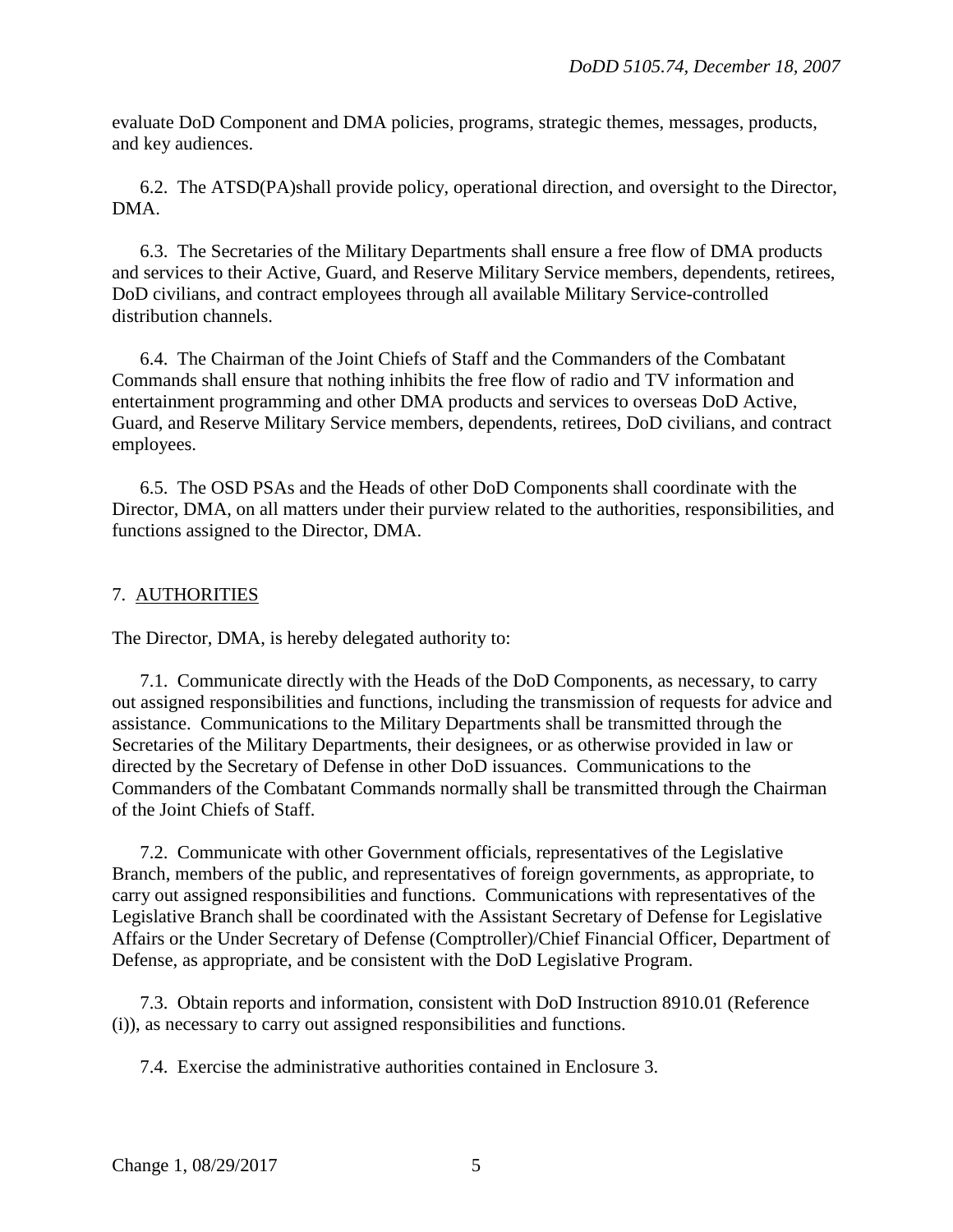## 8. ADMINISTRATION

8.1. The ATSD(PA) shall select the Director, DMA.

 8.2. The Secretaries of the Military Departments shall assign military personnel to the DMA in accordance with approved authorizations and established procedures for assignment to joint duty.

 8.3. Administrative support for the DMA shall be provided by the other DoD Components through support and interservice agreements consistent with DoD Instruction 4000.19 (Reference (j).

9. RELEASABILITY. **Cleared for public release**. This directive is available on the Directives Division Website at http://www.esd.whs.mil/DD/.

10. SUMMARY OF CHANGE 1. The changes to this issuance are administrative and update organizational titles and references for accuracy.

## 11. EFFECTIVE DATE

This Directive is effective January 1, 2008.

Jondin England

Enclosures - 3

- E1. References, continued
- E2. Defense Media Oversight Board
- E3. Delegations of Authority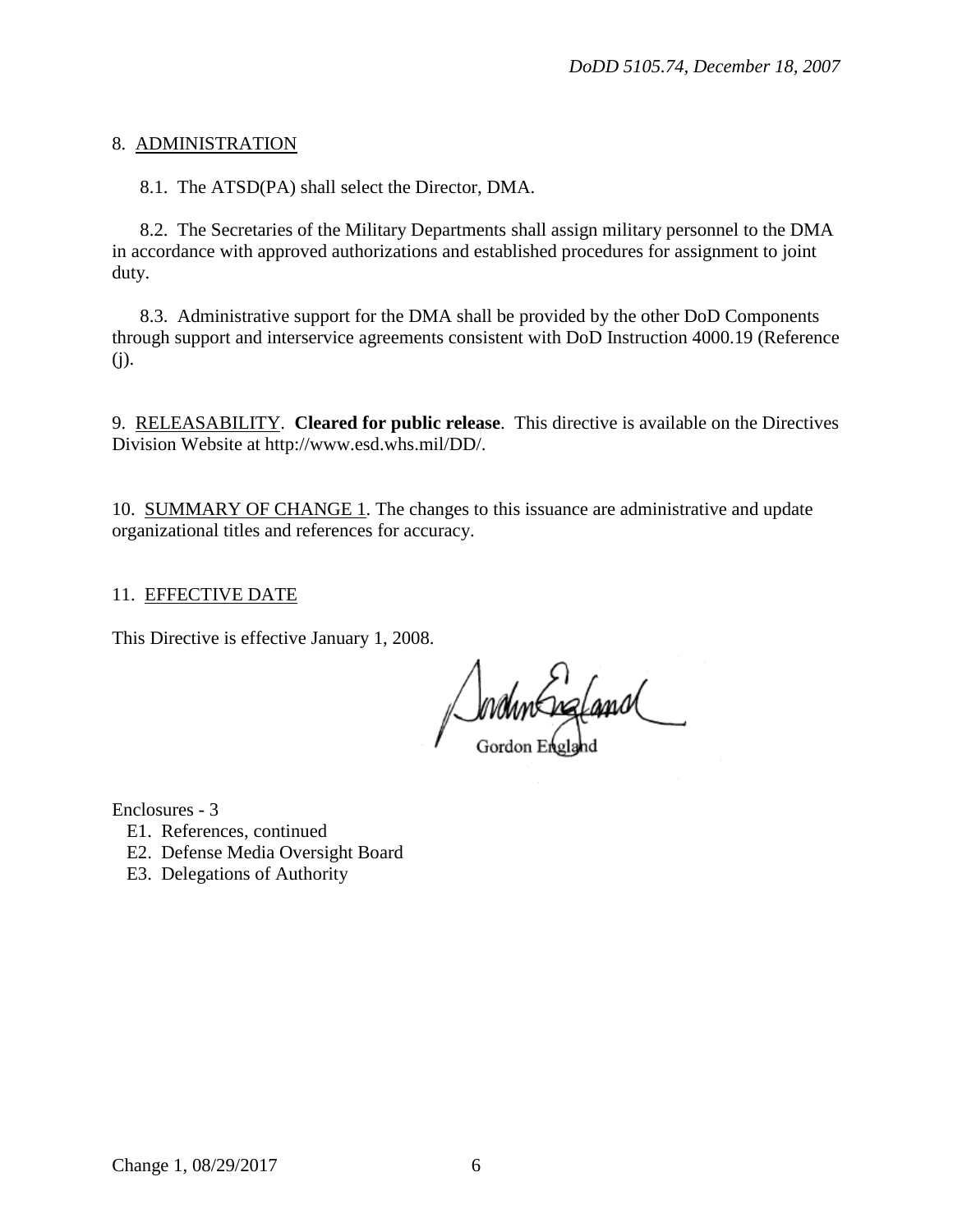# E1. ENCLOSURE 1

# REFERENCES, continued

- (e) DoD Directive 5122.05, "Assistant to the Secretary of Defense for Public Affairs (ATSD(PA))," August 7, 2017
- (f) DoD Instruction 5160.48, "DoD Public Affairs and Visual Information (PA&VI) Education and Training (E&T)," March 21, 2011
- (g) DoD Directive 5122.11, "Stars and Stripes (S&S) Newspapers and Business Operations," October 5, 1993
- (h) DoD Instruction 5120.20, "Armed Forces Radio and Television Service (AFRTS)," October 18, 2010
- (i) DoD Instruction 8910.01, "Information Collection and Reporting," May 19, 2014
- (j) DoD Instruction 4000.19, "Support Agreements," April 25, 2013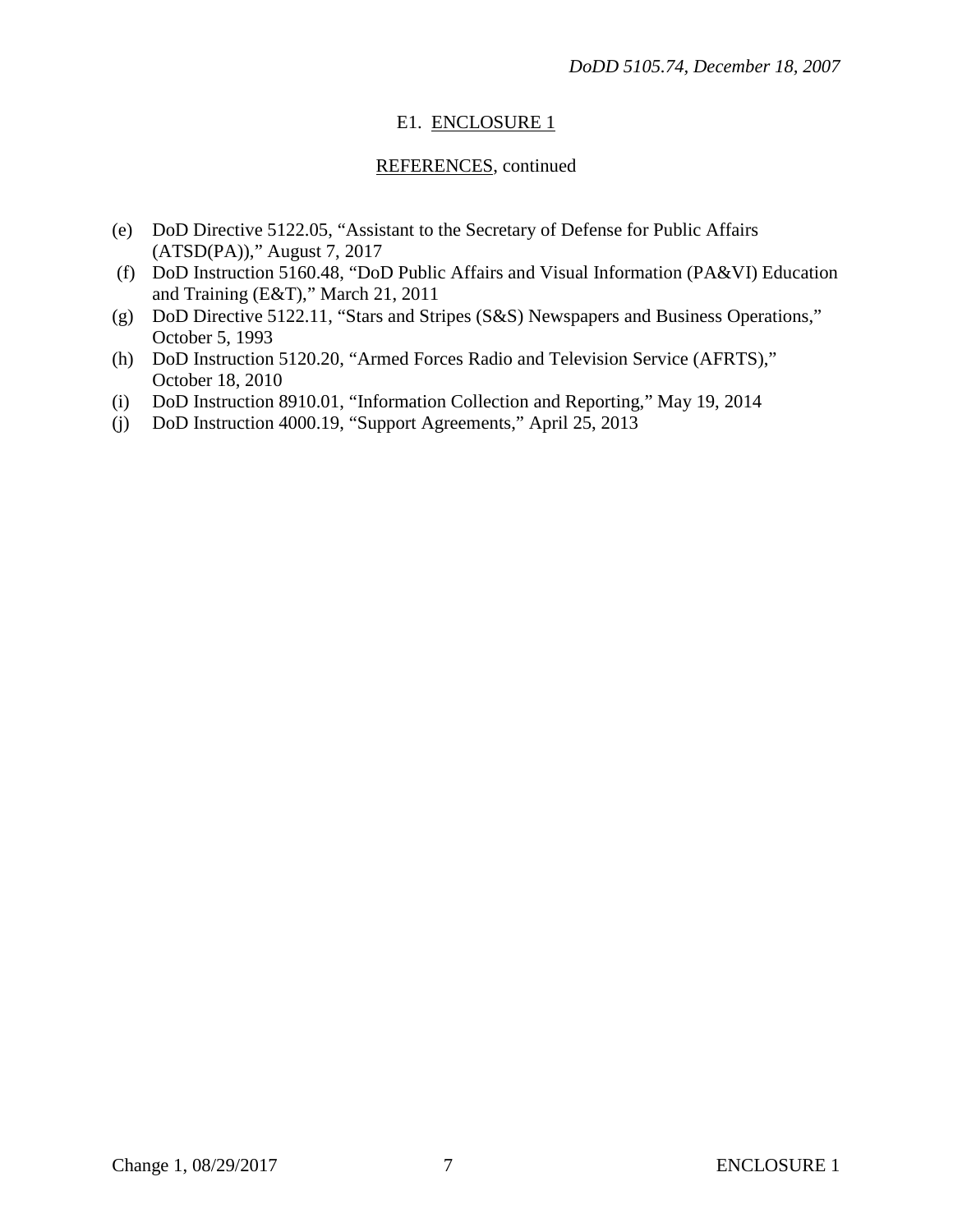## E2. ENCLOSURE 2

### DEFENSE MEDIA OVERSIGHT BOARD

#### E2.1. MISSION

The Defense Media Oversight Board shall:

 E2.1.1. Advise and assist the ATSD(PA) and the Director, DMA, on matters under DMA cognizance to ensure that DMA policies, priorities, and programs properly reflect DoD-wide and Military Service-unique messages and strategic communications requirements (respecting Stars and Stripes editorial independence as enunciated in Reference (g)).

 E2.1.2. Facilitate the exchange of information and ideas among the Defense Media Oversight Board members, consider issues of common interest, and facilitate the coordination of collateral or related plans and activities.

#### E2.2. RESPONSIBILITIES

E2.2.1. The ATSD(PA) shall:

 E2.2.1.1. Consult with the Defense Media Oversight Board in developing DMA policies, priorities, and plans that impact Military Service audiences and messages.

E2.2.1.2. Select the Chair of the Defense Media Oversight Board.

E2.2.2. The Secretaries of the Military Departments, acting primarily through the Chiefs of Public Affairs of the Military Services, shall:

 E2.2.2.1. Ensure that Service-unique requirements and issues are brought to the attention of the Defense Media Oversight Board.

E2.2.2.2. Provide representation to the Defense Media Oversight Board.

#### E2.3. MEMBERSHIP

The Defense Media Oversight Board shall consist of the following members:

E2.3.1. The ATSD(PA), or designee, who shall serve as Chair

E2.3.2. The Director, DMA

E2.3.3. The Army Chief of Public Affairs (or his/her designee)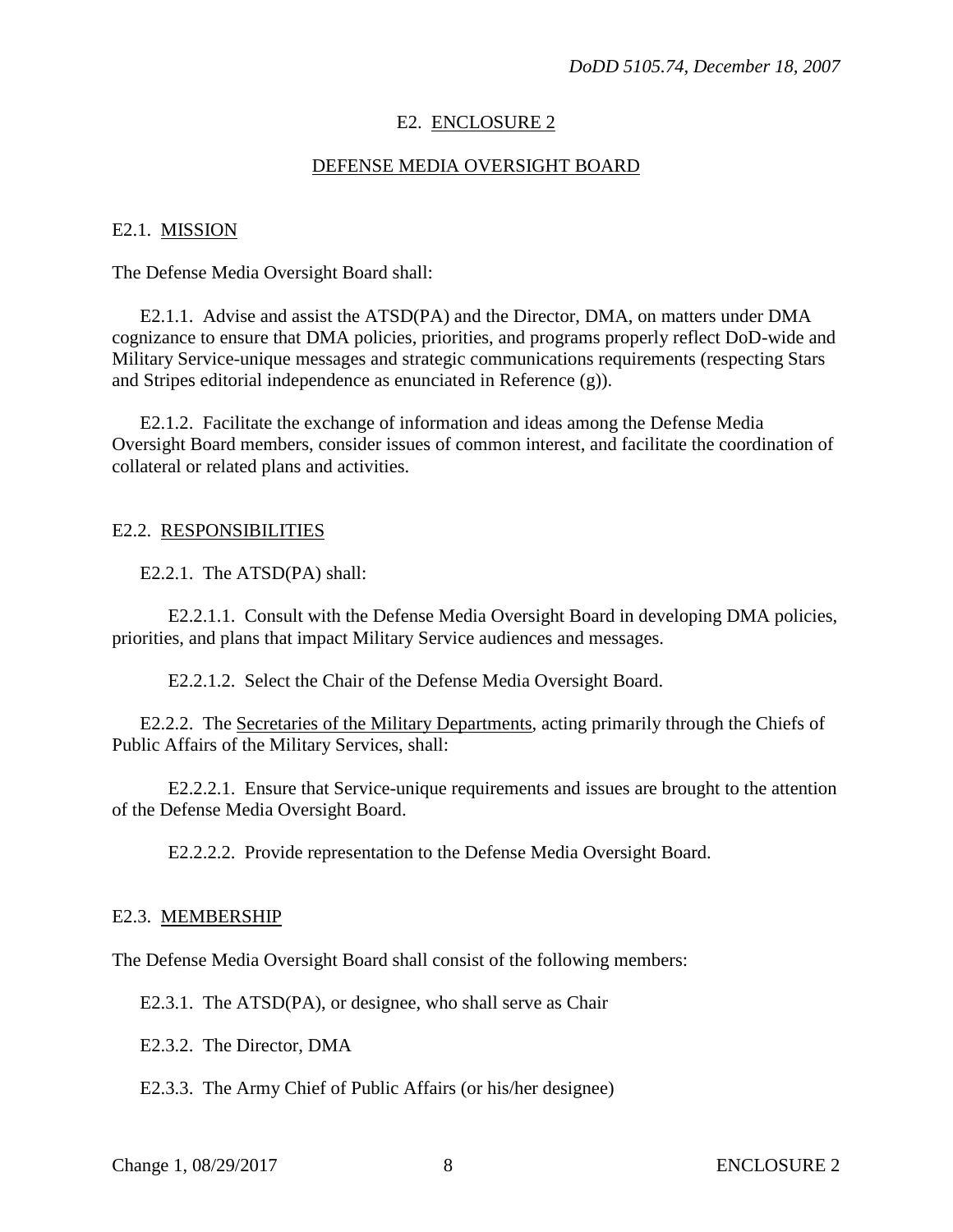E2.3.4. The Navy Chief of Information (or his/her designee)

 E2.3.5. The Director, Secretary of the Air Force Office of Public Affairs (or his/her designee)

E2.3.6. The Director of Marine Corps Public Affairs (or his/her designee)

E2.3.7. The Special Assistant for Public Affairs to the Chairman of the Joint Chiefs of Staff

E2.3.8. An Executive Secretary designated by the Chair

 E2.3.9. The Chief, Information Infrastructure Modernization, Office of the Army Chief Information Officer, and the Head, Visual Information/Combat Camera, Marine Corps Combat Development Command, shall serve at the call of the Chair, when visual information matters are addressed.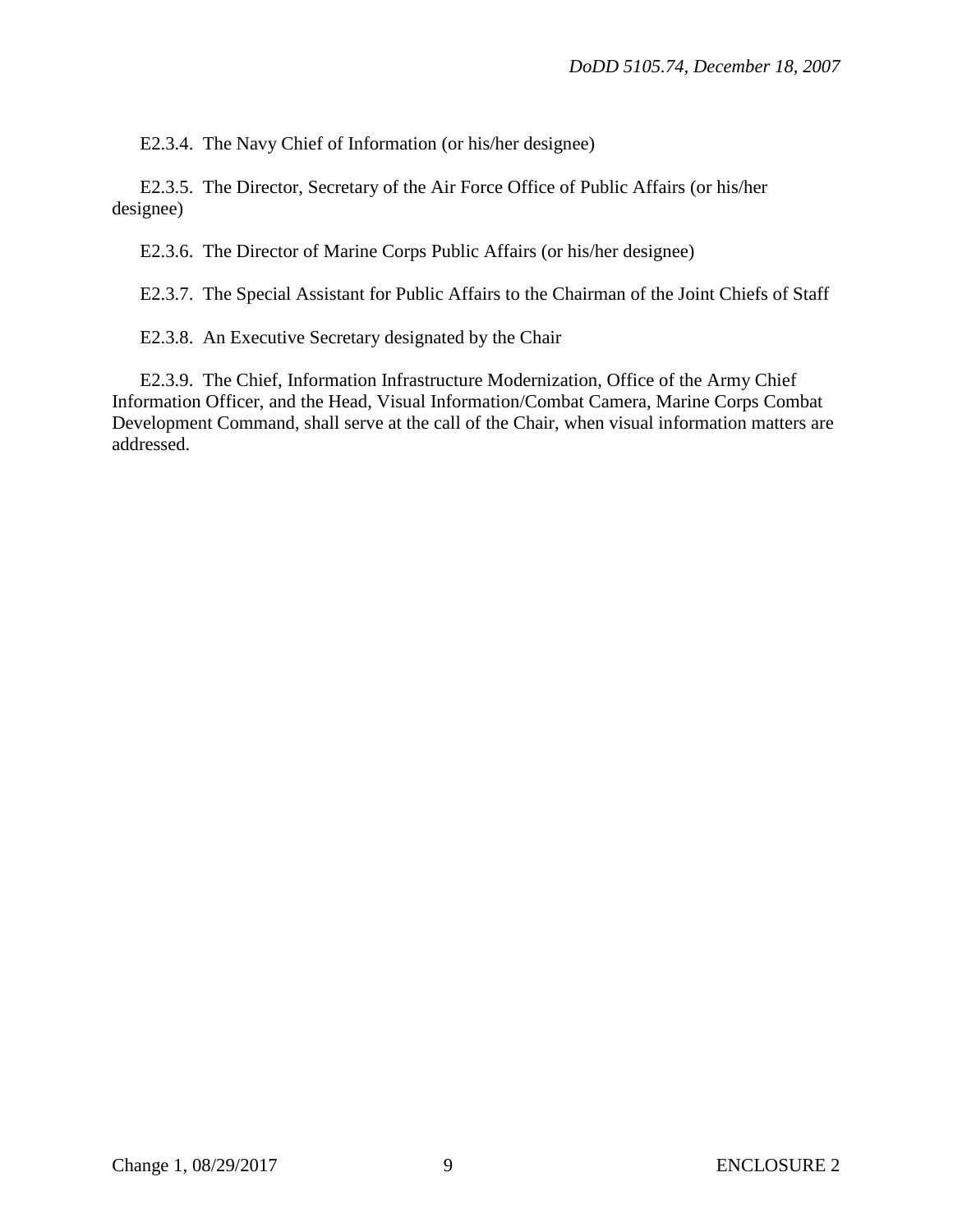#### E3. ENCLOSURE 3

#### DELEGATIONS OF AUTHORITY

E3.1. Under the authority vested in the Secretary of Defense, and subject to the authority, direction, and control of the ATSD(PA), and in accordance with DoD policies and Issuances, the Director, DMA, or in the absence of the Director, the person acting for the Director, is hereby delegated authority as required in the administration and operation of the DMA to:

E3.1.1. Exercise the powers vested in the Secretary of Defense by sections 301, 302(b), 3101, and 5107 of title 5, United States Code (U.S.C.), on the employment, direction, and general administration of DMA civilian personnel.

E3.1.2. Fix rates of pay for wage-rate employees exempted from the Classification Act of 1949 by section 5102 of title 5, U.S.C., on the basis of rates established under the Federal Wage System. In fixing such rates, the Director, DMA, shall follow the wage schedule established by the DoD Wage Fixing Authority.

E3.1.3. Administer oaths of office to those entering the Executive Branch of the Federal Government or any other oath required by law in connection with employment therein, in accordance with section 2903 of title 5, U.S.C., and designate in writing, as may be necessary, officers and employees of DMA to perform this function.

E3.1.4. Establish a DMA Incentive Awards Board and pay cash awards to, and incur necessary expenses for the honorary recognition of, civilian employees of the Government whose suggestions, inventions, superior accomplishments, or other personal efforts, including special acts or services, benefit or affect DMA, in accordance with section 4503 of title 5, U.S.C.; Office of Personnel Management (OPM) regulations; and DoD 1400.25-M.

E3.1.5. In accordance with Executive Order (E.O.) 10450, "Security Requirements for Government Employment," April 27, 1953; E.O. 12968, "Access to Classified Information," August 2, 1995; and DoD Directive 5200.2, as appropriate:

E3.1.5.1. Designate any position authorized on the DMA personnel authorization documents as a "sensitive" position.

E3.1.5.2. Authorize, in exceptional circumstances where official functions must be performed prior to the completion of an investigation and adjudication process, temporary access to a sensitive position in DMA for a limited period to individuals for whom an appropriate investigation is underway.

E3.1.5.3. Initiate personnel security investigations and, if necessary, in the interest of national security, suspend a security clearance for personnel assigned to, detailed to, or employed by DMA. Any action under this subparagraph shall be taken in accordance with procedures prescribed in DoD 5200.2-R.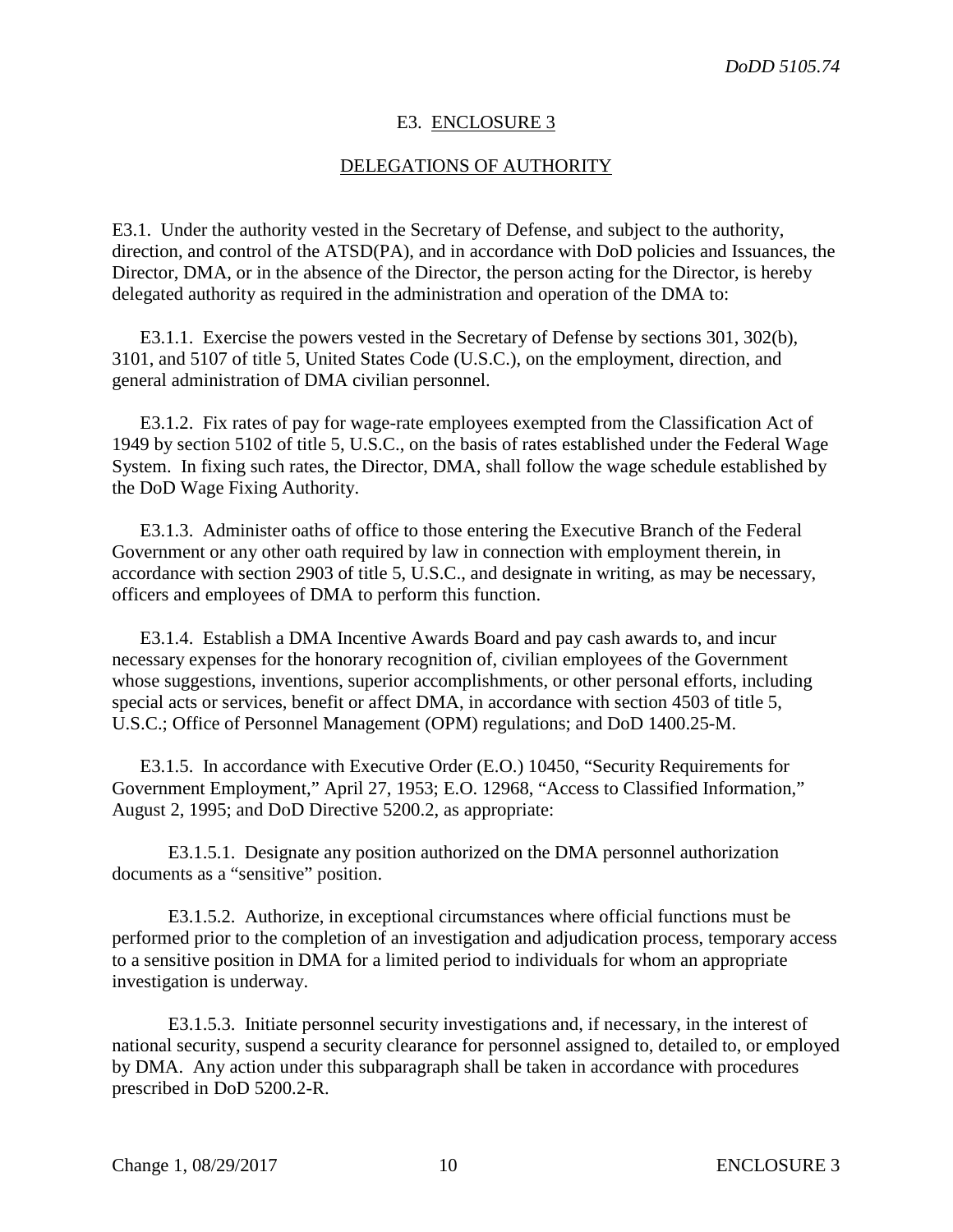E3.1.5.4. Authorize the suspension or termination of a DMA employee in the interest of national security.

E3.1.5.5. Grant interim clearances for Top Secret and Secret access to classified information when the requirements of DoD 5200.2-R have been met.

E3.1.6. Authorize and approve overtime work for DMA civilian personnel in accordance with subchapter V of chapter 55 of title 5, U.S.C., and applicable OPM regulations.

E3.1.7. Authorize and approve:

E3.1.7.1. Travel for DMA civilian personnel in accordance with the Joint Travel Regulations (JTR), Volume 2, "DoD Civilian Personnel," current edition.

E3.1.7.2. Temporary duty travel for military personnel assigned or detailed to the DMA, in accordance with the Joint Federal Travel Regulations, Volume 1, "Uniformed Service Members," current edition.

E3.1.7.3. Invitational travel to non-DoD personnel whose consultative, advisory, or other highly specialized technical services are required in a capacity that is directly related to, or in connection with, DMA activities, in accordance with the JTR, Volume 2.

E3.1.8. Approve the expenditure of funds available for travel by assigned or detailed DMA military personnel for expenses incident to attending meetings of technical, scientific, professional, or other similar organizations when the approval of the Secretary of Defense or a designee is required by section 412 of title 37, U.S.C., and sections 4110 and 4111 of title 5, U.S.C.

E3.1.9. Develop, establish, and maintain an active and continuing Records Management Program under section 3102 of title 44, U.S.C., and DoD Directive 5015.2.

E3.1.10. Use the Government purchase card for making appropriate purchases of material and services, other than personal services, for DMA when it is determined more advantageous and consistent with the best interests of the Government.

E3.1.11. Authorize the publication of advertisements, notices, or proposals in newspapers, magazines, or other public periodicals, as required for DMA administration and operation, consistent with section 3702 of title 44, U.S.C.

E3.1.12. Establish and maintain appropriate property accounts for DMA and appoint Boards of Survey, approve reports of survey, relieve personal liability, and drop accountability for DMA property contained in the authorized property accounts that has been lost, damaged, stolen, destroyed, or otherwise rendered unserviceable, in accordance with applicable laws and regulations.